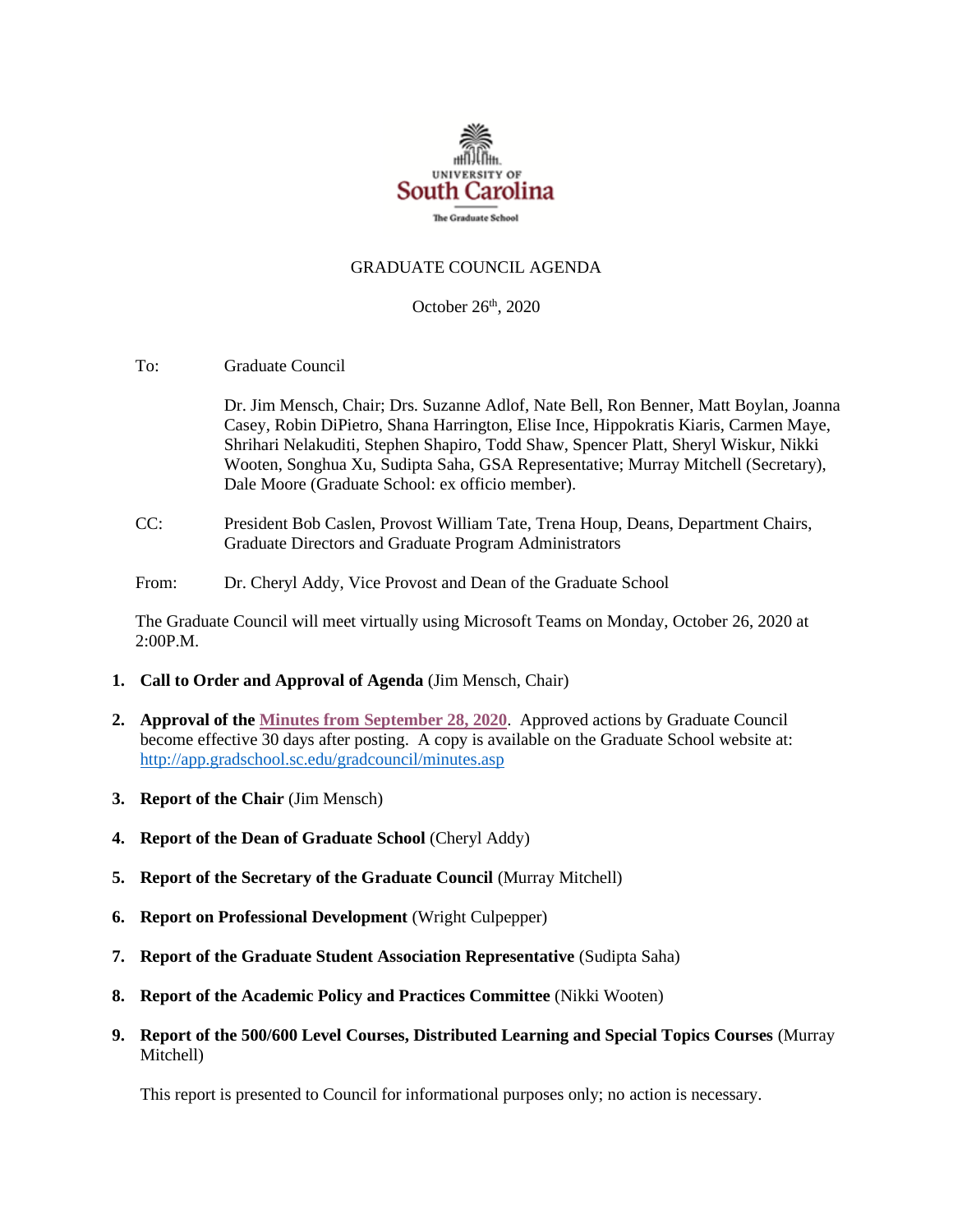## **500/600 Courses for October 2020 Grad Council**

(CCP = Course Change Proposal; NCP=New Course Proposal; STC=Special Topics Course)

**BIOL 505** (3) Developmental Biology (CCP; Fall 2021) **BIOL 552** (3) Population Genetics (CCP; Fall 2021) **ECIV 562** (3) Engineering Hydrology (CCP; Fall 202121) **EDEX 670** (3) Nature of Students with Multi-Categorical Disabilities (NCP; Spring 2021) **EDEX 671** (3) Instruction of Students with Multi-Categorical Disabilities (NCP; Spring 2021) **EDSE 575** (3) Teaching Foreign Languages in Secondary Schools (Crosslisted with FORL 511) (CCP Fall 2021) **FORL 571** (3) Teaching Foreign Languages in Secondary Schools (Crosslisted with EDSE 575) (CCP Fall 2021) **MGSC 520** (3) Forecasting and Time Series (CCP; Fall 2021)

### **Distributed Learning Proposals**

**SPTE 590** (3) Special Topics in Live Entertainment (CCP; Fall 2021)

#### **Special Topics Course Proposals**

These proposals will now go directly to the Registrar for scheduling.

## **10. Associate Graduate Faculty Nominations** (Murray Mitchell)

| Name:    | <b>Erika Blanck</b> (PhD)                                |
|----------|----------------------------------------------------------|
| Program: | <b>Mechanical Engineering</b>                            |
| Term:    | Fall 2020 - Fall 2026                                    |
| Name:    | <b>Ioulia Chatzistamou</b> (PhD)                         |
| Program: | Pathology, Microbiology & Immunology; School of Medicine |
| Term:    | Fall 2020 - Fall 2026                                    |
| Name:    | <b>Jack Goldsmith (PhD)</b>                              |
| Program: | <b>Educational Studies</b>                               |
| Term:    | Fall 2020 - Fall 2026                                    |
| Name:    | <b>Heather Googe</b> (PhD)                               |
| Program: | <b>Educational Studies</b>                               |
| Term:    | Fall 2020 - Fall 2026                                    |
| Name:    | <b>Russell Haber</b> (PhD)                               |
| Program: | <b>Educational Studies</b>                               |
| Term:    | Fall 2020 - Fall 2026                                    |
| Name:    | <b>Ashley Holt</b> (PhD)                                 |
| Program: | <b>Educational Studies</b>                               |
| Term:    | Fall 2020 - Fall 2026                                    |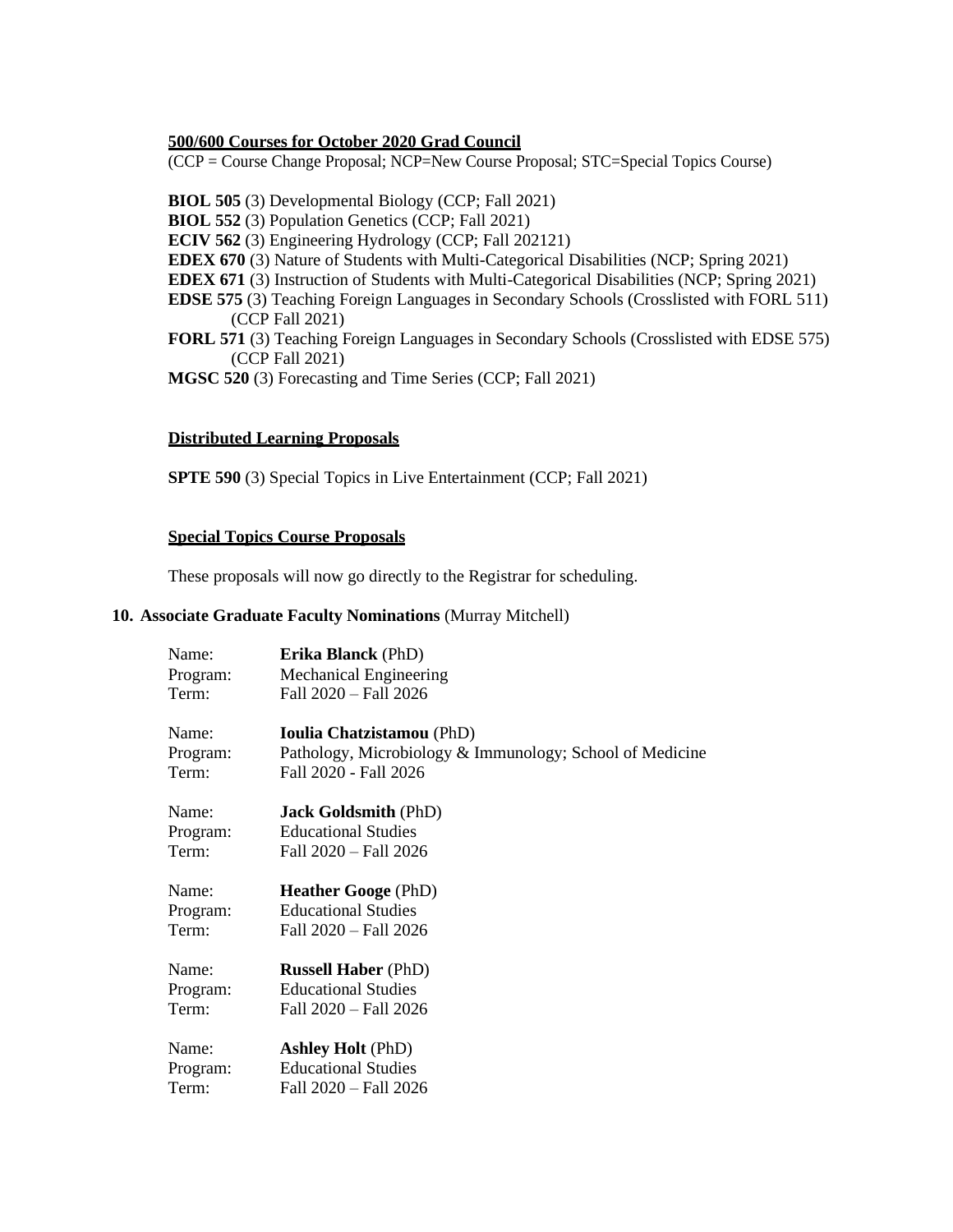| Name:    | <b>Chandrshekhar Patel (PhD)</b>                            |
|----------|-------------------------------------------------------------|
| Program: | Department of Cell Biology and Anatomy; School of Medicine  |
| Term:    | Fall 2020 - Fall 2026                                       |
| Name:    | <b>Robert Price (PhD)</b>                                   |
| Program: | Department of Cell Biology and Anatomy; School of Medicine  |
| Term:    | Fall 2020 - Fall 2026                                       |
| Name:    | <b>Sujit Pujhari</b> (PhD)                                  |
| Program: | Pharmacology, Physiology & Neuroscience; School of Medicine |
| Term:    | Fall 2020 - Fall 2026                                       |
| Name:    | <b>Narendra Singh (PhD)</b>                                 |
| Program: | Pathology, Microbiology & Immunology; School of Medicine    |
| Term:    | Fall 2020 - Fall 2026                                       |
|          |                                                             |

# **11. Fellowships and Scholarships Committee** (Joanna Casey)

# **12. Report of Science, Math, and Related Professional Programs Committee** (Hippokratis Kiaris)

Below is a list of proposals reviewed by the Committee. Each curricular action can be viewed at this Public Agenda review site:

<https://www.sc.edu/programproposal/agenda/?id=91&code=GCO>

At this Public Agenda link, the individual proposals are not live-linked, but agenda items are listed in alphabetical order. To view the full proposals, GC members and Committee Chairs still need to go to the Committee Review site, and filter for "Committees", then for the "Committee" called "Added to Grad Council agenda."

- **ASNR 750** (3) Health Policy, Ethics, and Legal Concepts for the DNP Nurse Anesthetist, Medicine, CCP: Fall 2021
- **ASNR 797** (3) Professional Role of the DNP Nurse Anesthetist, Medicine, CCP: Fall 2021
- **ASNR 896** (3) Professional Role of the DNP Nurse Anesthetist II, Medicine, CCP: Fall 2021
- **ASNR 897** (2) DNP Project I, Medicine, CCP: Fall 2021
- $\bullet$  **ASNR 898**  $(1 2)$  DNP Project II, Medicine, CCP: Fall 2021
- **BIOL Major / Degree Program**, PhD in Biological Sciences, Arts and Sciences, Change to Existing Program: Fall 2021
- **BIOL Major / Degree Program**, MS in Biological Sciences, Arts and Sciences, Change to Existing Program: Fall 2021
- **ELCT 861** (3) Advances in Electromagnetics, Electrical Engineering, Change to Existing Program: Fall 2021
- **EMCH 797**, Research, Engineering and Computing, Delete an Existing Course: Fall 2021
- **EPID 777** (3) Genetic and Epigenetic Epidemiology, Public Health, Change to Existing Course: Fall 2021
- **EXSC 775** (3) Neural Basis of Skilled Motor Behavior, Public Health, NCP: Spring 2021
- **EXSC 801** (1) Ethical Conduct in Public Health Research, Public Health, NCP: Spring 2021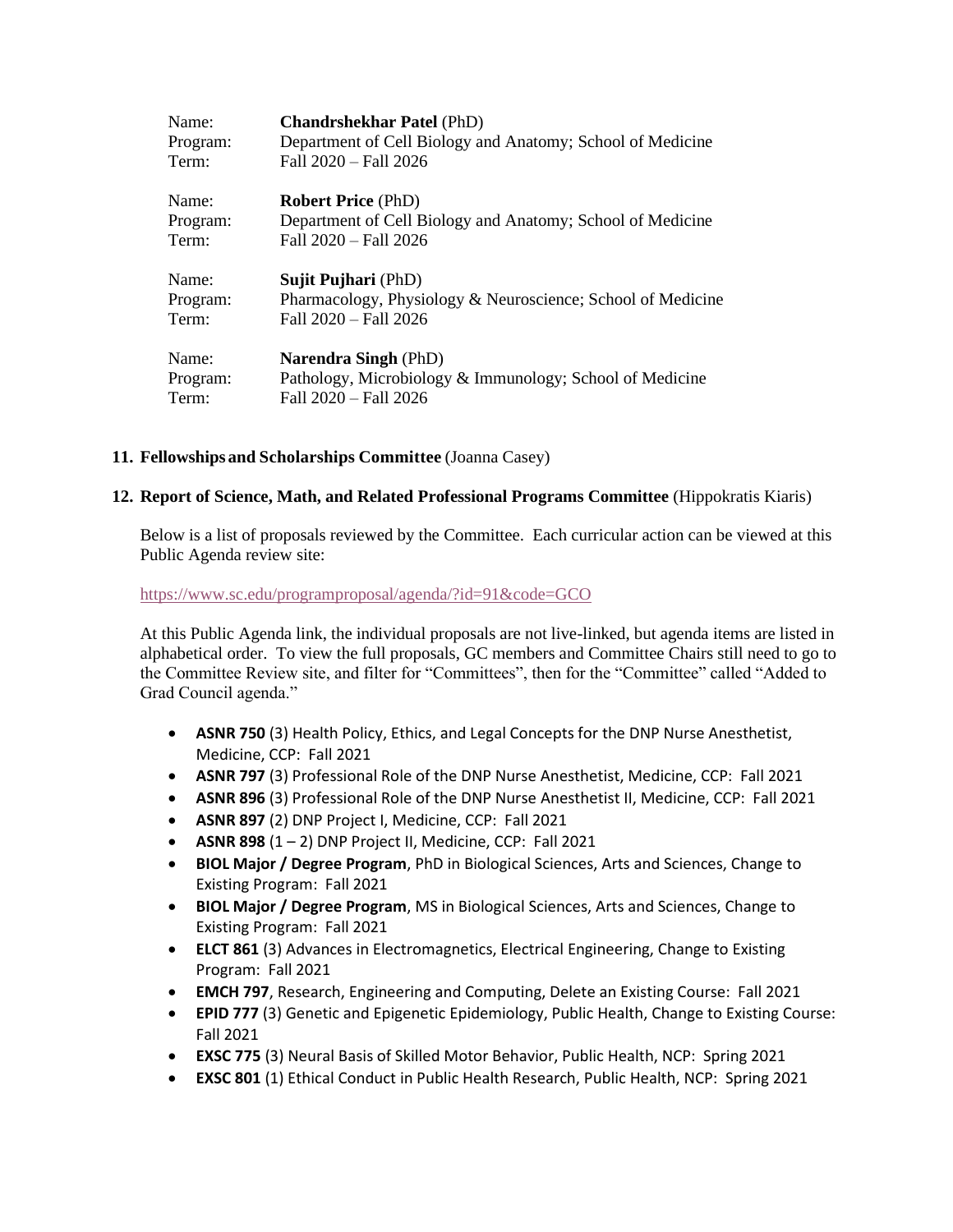- **EXSC 802** (1) Predoctoral Fellowship Writing Course with Special Emphasis on NIH F31, Public Health, NCP: Spring 2021
- **ITEC Major / Degree Program**, PhD in Informatics, Engineering & Computing, New Program: Spring 2021
- **ITEC 742** (3) Enterprise Network Management, Engineering & Computing, New Course Proposal: Spring 2021
- **ITEC 754** (3) Analysis and Design of Information Systems and Technology, Engineering & Computing, NCP: Spring 2021
- **ITEC 765** (3) Human Computer Interaction, Usability and Interface Design, Engineering & Computing, NCP: Spring 2021
- **ITEC 766** (3) IT Project Management, Engineering & Computing, NCP: Spring 2021
- **ITEC 772** (3) Database Systems, Engineering & Computing, NCP: Spring 2021
- **ITEC 781** (3) Artificial Intelligence and Informatics I, Engineering & Computing, NCP: Spring 2021
- **ITEC 782** (3) Artificial Intelligence and Informatics II, Engineering & Computing, NCP: Spring 2021
- **ITEC 786** (3) Advanced Enterprise Data Analytics, Engineering & Computing, NCP: Spring 2021
- **ITEC 787** (3) Advanced Data Analytics Tools, Engineering & Computing, NCP: Spring 2021
- **ITEC 899** (1 12) Dissertation Preparation, Engineering & Computing, NCP: Spring 2021
- **NURS 710** (3) Role of the Nurse Educator, Nursing, NCP: Spring 2021
- **NURS 714** (4) Maternal/Newborn Nursing Practice, Nursing, Change to Existing Course: Fall 2021
- **NURS 715** (4) Pediatric Nursing Practice, Nursing, Change to Existing Course: Fall 2021
- **NURS 720** (3) Clinical Application of Population Analysis, Nursing, Change to Existing Course: Fall 2021
- **NURS 723** (5) Medical Surgical Nursing Practice I, Nursing, Change to Existing Course: Fall 2021
- **NURS 729** (4) Psychiatric Nursing Practice, Nursing, Change to Existing Course: Fall 2021
- **NURS 739** (3) Online Instruction and Technology in Nursing Education, Nursing, NCP: Spring 2021
- **NURS 743** (3) Advanced Nursing Practicum for the Educator, Nursing, NCP: Spring 2021
- **NURS 747** (3) Leadership and Safety for Nursing Practice, Nursing, Change to Existing Course: Fall 2021
- **NURS 750** (3) Transition to Nursing Practice I, Nursing, Change to Existing Course: Fall 2021
- **NURS 791** (3) Seminar in Clinical Nursing Research, Nursing, Change to Existing Course: Fall 2021

# **13. Report of the Humanities, Social Sciences, Education, and Related Professional Programs Committee** (Robin DiPietro)

Below is a list of proposals reviewed by the Committee. Each curricular action can be viewed at this Public Agenda review site:

<https://www.sc.edu/programproposal/agenda/?id=91&code=GCO>